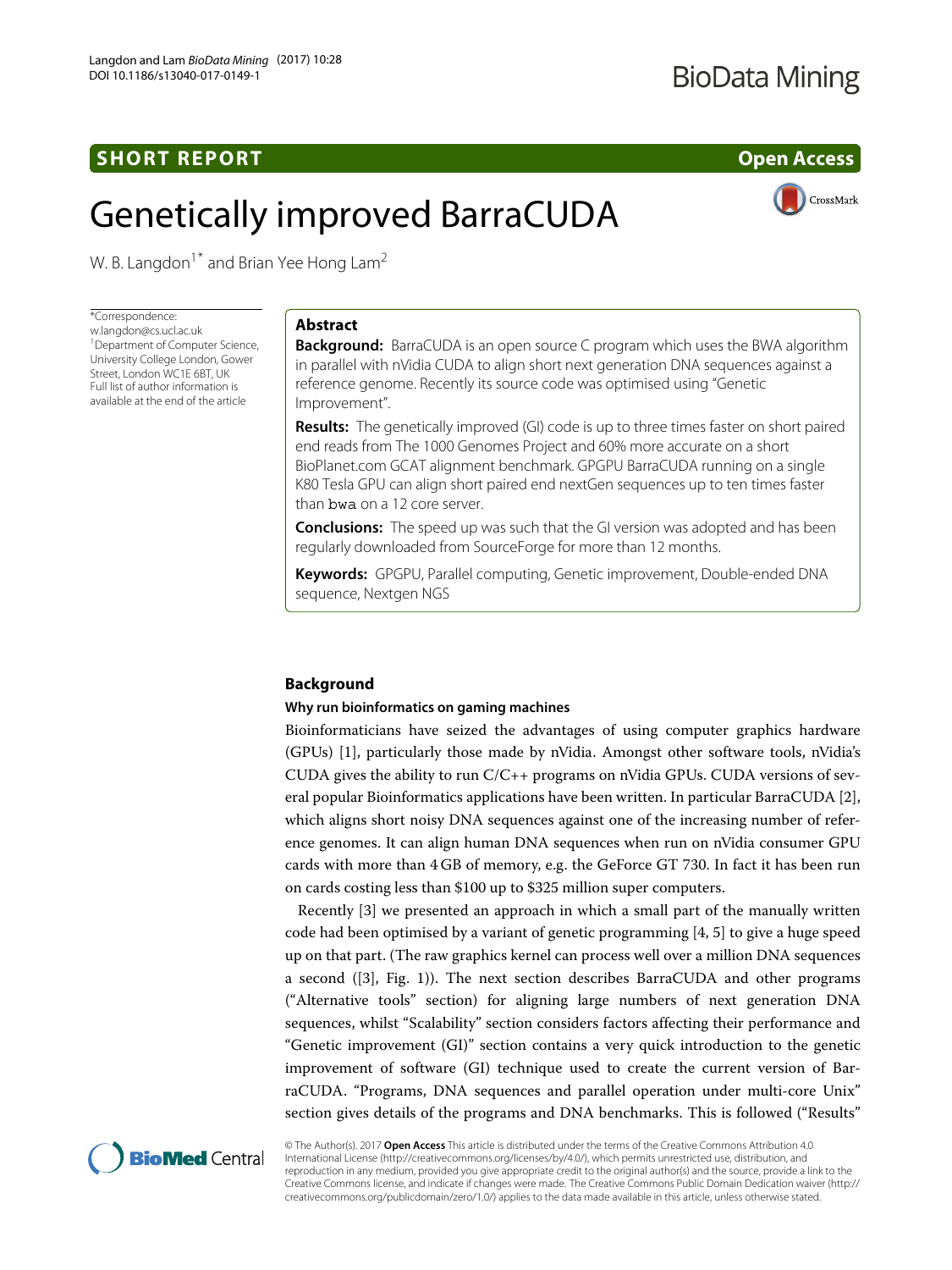section) by the overall performance changes genetic improvement [\[6–](#page-9-2)[12\]](#page-9-3) gives and comparison with bwa. (See particularly Table [3.](#page-7-0))

## **Introduction**

## **NextGen DNA sequence alignment**

Both version of BarraCUDA and bwa use the Burrows-Wheeler algorithm. This requires the reference genome to be converted offline into an index file. The whole of the index must be kept in memory. Fortunately modern GPUs have high capacity and high bandwidth to their on-board memory (see last column in Table [1\)](#page-1-1).

Typically the Burrows-Wheeler algorithm scales linearly with the length of the DNA sequences to be looked up. This makes it more suitable for shorter sequences than for longer ones. Ideally sequences should not exceed 100 bp, however we have recently demonstrated BarraCUDA on paired end epigenetic data of 150 bp [\[13\]](#page-9-4). (Above 150 bp, BarraCUDA issues a warning and ignores the remainder of the string.)

Taking The 1000 Genomes Project as an example, ([\[14\]](#page-9-5), Fig. 4) shows some sequence lengths are much more common than others. In Section [Results](#page-5-0) we report tests on paired end data comprised of 36 bases per end and of 100 bases per end. Both are common in The 1000 Genomes Project (in fact the most popular is 101 bases).

#### <span id="page-1-0"></span>**Alternative tools**

Highnam et al. [\[15\]](#page-9-6) report the accuracy of four popular CPU based alignment tools. Three are open source Bowtie2 [\[16\]](#page-9-7) bwa and BWA-MEM [\[17\]](#page-9-8) whilst Novoalign3 is commercial). They says the tools' accuracy lies between 91% (Bowtie2) and 98% (BWA-MEM). BarraCUDA is towards the top of this range, see "GCAT" data in the last column in Table [3.](#page-7-0) Lenis and Senar [\[18\]](#page-9-9) tuned performance for four open source CPU aligners (Bowtie2, BWA-MEM, GEM [\[19\]](#page-9-10) and SNAP [\[20\]](#page-9-11)) on a 64 core AMD Opteron Processor 6376, 128 gigabyte computer. They report ([\[18\]](#page-9-9), Table 4) BWA-MEM and GEM 3.0 give similar speed but GEM 3.0 is the fastest of the four at 383 000 sequences per second. (Notice this is for single ended 100bp next generation DNA sequences, NGS, see list of abbreviations).

Luo et al. [\[21\]](#page-9-12) compare SOAP3-dp [\[22\]](#page-9-13) and their own MICA on what was at the time the world's fastest computer. The Tianhe-2 contains 48 000 Intel Xeon Phi 31S1P many integrated core (MIC) co-processor boards. They report that SOAP3 [\[23\]](#page-9-14) running on GTX 680 [\[24\]](#page-9-15) is the fastest of the 13 open source aligners they benchmarked. (nVidia's GTX 680 GPU has 1536 1.06 GHz cores and they claim a memory bandwidth of 192.26 GB/s. Luo et al. give performance for MICA, SOAP3-dp, SOAP, Bowtie2 (3 settings), bwa, SeqAlto [\[25\]](#page-9-16) (2 settings) CUSHAW2 [\[26\]](#page-9-17) and GEM (3 Settings)). Luo et al.'s

|  | Table 1 Parallel computer graphics hardware |
|--|---------------------------------------------|
|--|---------------------------------------------|

<span id="page-1-1"></span>

| GPU                    |      | Compute level |    | МP        | Total cores  | Clock      | Memory           |
|------------------------|------|---------------|----|-----------|--------------|------------|------------------|
| GT 730                 | 2014 | f 54          | 21 | $2\times$ | $48 = 96$    | 1.40 GHz   | $4$ GB $23$ GB/s |
| Tesla K20              | 2012 | £2905         | 35 | 3x        | $192 = 2496$ | 0.71 GHz   | 5 GB 140 GB/s    |
| Tesla K80 <sup>a</sup> | 2014 | £6261         | 37 | 13x       | $192 = 2496$ | $0.82$ GHz | 11 GB 138 GB/s   |

Fourth column is CUDA compute capability level. Each GPU chip contains 2 or 13 identical independent multiprocessors (MP, column 5). Each MP contains 48 or 192 stream processors (total column 7). Onboard memory size and bandwidth are given in the right most two columns. Technical report [\[36\]](#page-10-0) has full details

<sup>a</sup>K80 is a dual GPU, Original total list price is followed by performance data for one half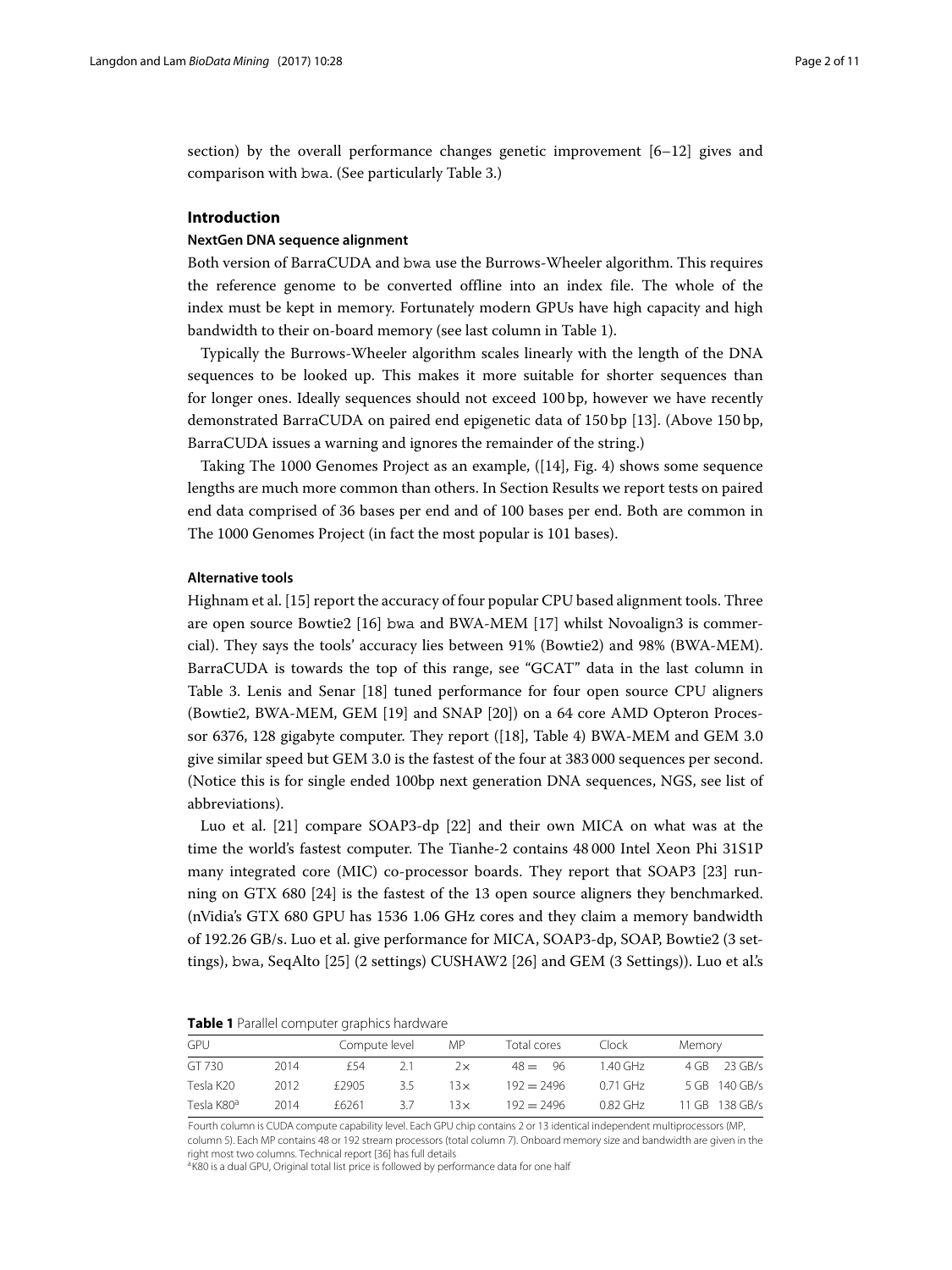Table 3 [\[21\]](#page-9-12) suggests that SOAP3 on a GTX 680 processes 45 500 paired end simulated NGS DNA sequences per second. However the accuracy (sensitivity) of 97.77% is the lowest of the 13 tools in ([\[21\]](#page-9-12), Table 3) whereas SOAP3-dp (99.66%) is the highest. Apart from their own MICA, the other ten tools are all benchmarked on Intel i7-3730k, 6-core 3.2 GHz CPUs. For example (depending upon parameter settings), ([\[21\]](#page-9-12), Table 3) suggests GEM processes from 14 400 to 20 100 sequence/sec.

nvBowtie [https://nvlabs.github.io/nvbio/nvbowtie\\_page.html](https://nvlabs.github.io/nvbio/nvbowtie_page.html) was written by nVidia on top of their nvbio CUDA templates to emulate Bowtie2 on their GPUs. They claim similar accuracy and on real 100 bp paired end NGS data they claim a single dual K80 Tesla gives a 2.1 speed up compared to Bowtie2 using 20 threads on an Intel Xeon E5-2690 v2 CPU.

The above tools are based on compressing the reference genome into a prefix index using the Burrows-Wheeler transform (which gives bwa its name). This has the advantage that typically, e.g. for human data, the whole index can be fitted into a GPU's memory or indeed into many laptops and personal computers. However it means at best finding each NGS short read (of *n* bp) takes *O*(*n*) time. (Typically, where the NGS data are noisy or the DNA truly differs from the reference genome, e.g. due to SNPs or indels, these tools back up and perform some type of heuristic guided truncated tree search of the index. This can greatly increase run time.) Arioc [\[27\]](#page-9-18) takes a different approach.

Arioc [\[27\]](#page-9-18) uses hash techniques. In principle hashing allows constant time (*O*(1)) access but in practise search is complicated by the need to deal with inexact matches and the size of the hash table. Wilton et al. [\[27\]](#page-9-18) say for the human reference genome Arioc needs about 65 GB of RAM on the host computer. Sixty five gigabyte is far more than current generation GPUs and so Arioc takes care to optimise loading it in parts into GPUs. They compare Arioc performance against four Burrows-Wheeler based tools, two CPU based (Bowtie2 and BWA-MEM) and two GPU based (SOAP-dp and nVidia's NVBIO from [http://nvlabs.github.io/nvbio/\)](http://nvlabs.github.io/nvbio/) Wilton et al. [\[27\]](#page-9-18) run the three GPU based aligners on an nVidia K20 Tesla. They use a 6 dual 2.93 GHz cores (24 threads of execution) workstation with 144 GB of system memory for Bowtie2 and BWA-MEM. They say "Arioc demonstrated up to 10 times higher throughput across a wide range of sensitivity settings." ([\[27\]](#page-9-18), Fig. 8) suggests Arioc can process well in excess of 200 000 100 bp paired end simulated NGS DNA sequences against the YanHuang genome per second, although speed falls by more than a factor of ten to increase accuracy from  $\approx$ 93.4% to  $\approx$ 95.6%. Surprisingly ([\[27\]](#page-9-18), Fig. 8) suggests BWA-MEM accuracy is at best 93.2% which is well down on other benchmarks, e.g. those reported by Highnam et al. [\[15\]](#page-9-6).

## <span id="page-2-0"></span>**Scalability**

Typically next generation sequencing (NGS) alignment tools (such as bwa, both versions of BarraCUDA and those mentioned in the previous section) have a start up overhead. Once started, data are often processed at a constant rate. (I.e. run time is linear in number of NGS DNA sequences.) However speed may be dramatically affected by user selected options and the quality of the data. For example, some tools allow the user to force all potential matches to be reported. Naturally this can considerably reduce the aligner's speed. Similarly poor data can force the aligner to do more internal back tracking, which can similarly reduce the alignment rate (particularly if the user changes parameters to compensate for the noisy data).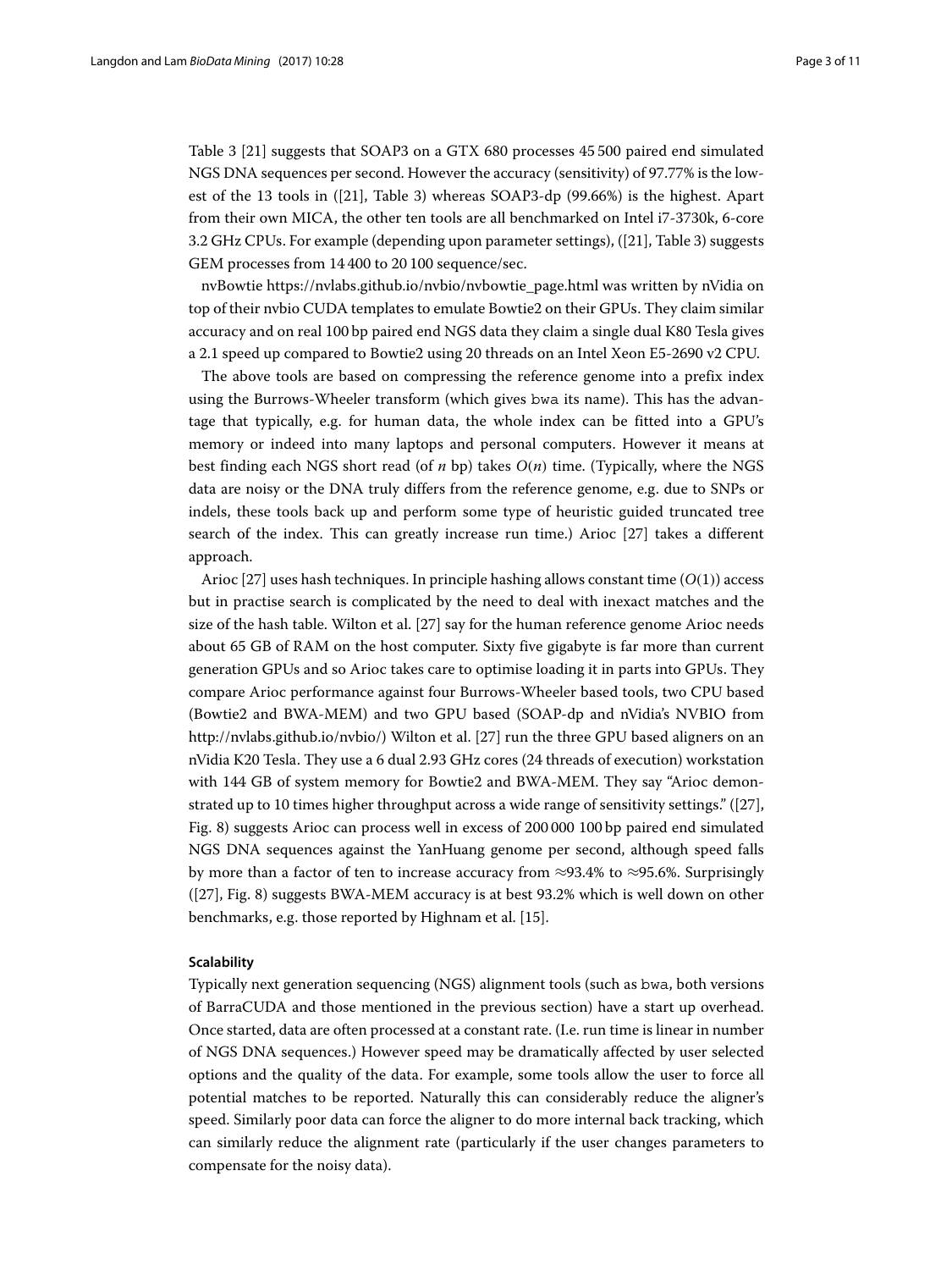In many cases the aligners have strict memory requirements. Typically the computing hardware must have sufficient RAM to hold one or more large indexes. The size of the index typically depends upon the reference genome. Once this requirement is met, there is often little additional advantage if the size of RAM is increased. With CPU based aligners, Lenis and Senar [\[18\]](#page-9-9) showed performances gains can sometimes be had by placing the data near the CPU using it, even if the data have to be duplicated. Usually GPU based tools use techniques such as non-paged/locked memory on the host to maximise data rates across the PCI bus. (PCI buses are often used to connect GPUs and host computers.) However PCI is typically an order of magnitude slower than CPU–RAM speeds. Therefore, except for Ario $c<sup>1</sup>$  (previous section), GPU based aligners usually copy large data structures onto the GPU only once when they start. For BarraCUDA and similar aligners this means for human data the GPU must have at least 4GB of on board RAM.

GPU based aligners (such as BarraCUDA) typically get their speed by using a GPU thread per sequence. This works well where DNA strings map directly and uniquely to the reference genome. However, e.g. when data are noisy, there may be a need for the search to backtrack. Since when backtracking is invoked is different for each query, this means each GPU thread behaves differently, which means in turn that they diverge. Modern GPUs support thread divergence transparently, however divergent threads impact the GPU's speed. In the case of the GI version of BarraCUDA we deal with this by inserting a non-divergent high speed pre-pass. This handles most cases. DNA strings which do not map simply, fall back to the slower divergent code. Thus, as with other tools, mentioned above, in practise speed will depend upon how noisy the DNA strings are. Although thread divergence is particularly a problems with GPU based aligners, the problem of noisy data needing more complex handling affects all NGS aligners and their speed can always be adversely affected by poor quality DNA sequence data.

#### <span id="page-3-0"></span>**Genetic improvement (GI)**

Genetic improvement is the process of applying search based optimisation techniques, such as genetic programming [\[5\]](#page-9-1), directly to software [\[12\]](#page-9-3). Specifically, we applied grow and graft genetic programming [\[28\]](#page-9-19) to BarraCUDA's GPU source code. (Full details are given in [\[3\]](#page-8-2).)

Darwinian evolution is applied inside the computer (see evolutionary cycle in Fig. [1\)](#page-4-1). A grammar describing the CUDA source code and CUDA parameters, and all legal mutations of source code is automatically generated from the manually produced program, and a population of 1000 individuals each defining a set of CUDA parameters and code mutations is created. Each is applied via the grammar to give a new CUDA kernel, which is compiled. The grammar ensures the mutant code is syntactically correct and has a high chance of compiling. Each new kernel is run on  $\approx$ 160 000 NGS DNA strings and its answers and how long it took are compared with the original code. Kernels which produce equivalent answers and are faster than the original are eligible to be parents of the next generation of mutant kernels. The fastest half of the population are given two children each, one is created by crossover with another fit parent and one by mutation. We cycle through 50 generations. The best of the last generation is tested on millions of DNA sequences not used by the GP.

In [\[3\]](#page-8-2) we evolved new versions of BarraCUDA's GPU code specifically for two different GPUs (K20 and K40), however it is easier to support a single version. Therefore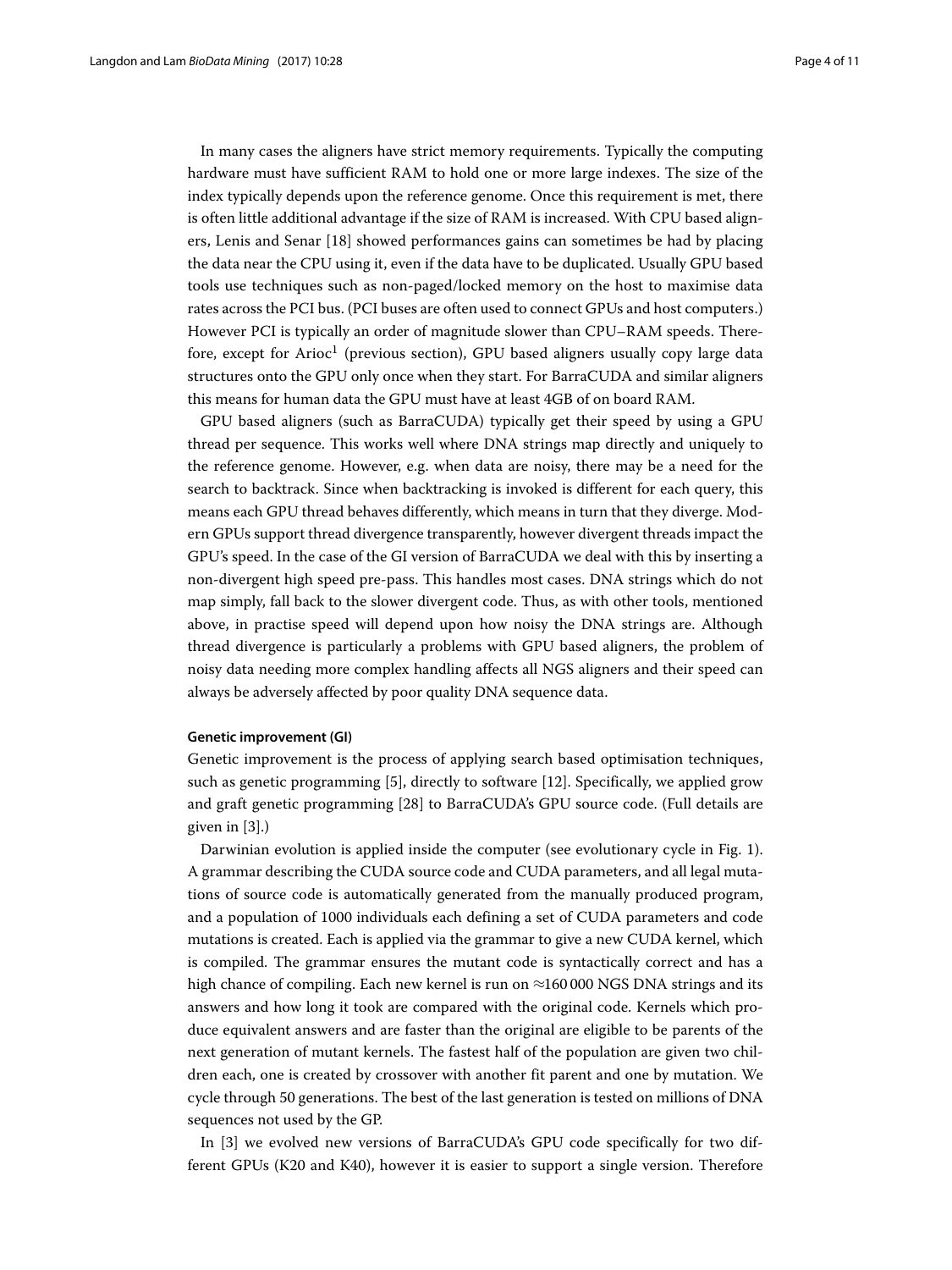

<span id="page-4-1"></span>the two evolved versions were manually reconciled into one, which was released in March 2015. This version has subsequently been maintained in the conventional manual way. Nonetheless this does not preclude re-applying genetic improvement in future. E.g. to re-tune BarraCUDA to new hardware or new types of data, such as longer DNA sequences.

Designers of Bioinformatics and other software are frequently faced with heuristic design choices. Sometimes these can be parametrised so that the choice can be delegated to the users. This can lead to a huge number of frequently opaque command line options. In which case the software designer has to provide sensible defaults. In many cases the designer makes their best guess based on anticipated use and expectations of the computer hardware that will be available. Although best placed to make these choices at the time, pressure of other tasks can make it impractical for them to re-visit these choices should circumstances change. Where parameters were exposed, search can be used to optimise them [\[29,](#page-9-20) [30\]](#page-9-21) and if not, new GI techniques, such as deep parameter optimisation [\[31\]](#page-9-22), might be used to automatically revisit design choices, e.g. in the light of a new use case. In [\[32\]](#page-10-1) we demonstrated re-tuning legacy code for six different nVidia GPUs covering several generations of their architecture. As well as the comprehensive survey in [\[11,](#page-9-23) [12\]](#page-9-3) describes several recent demonstrations in which GI was applied to Bioinformatics tools and other software.

## **Method**

#### <span id="page-4-0"></span>**Programs, DNA sequences and parallel operation under multi-core Unix**

## bwa **0.7.12**

bwa [\[17\]](#page-9-8) (0.7.12-r1039 [\(https://github.com/lh3/bwa/archive/0.7.12.tar.gz\)](https://github.com/lh3/bwa/archive/0.7.12.tar.gz)) was down loaded from GitHub and compiled with default settings (i.e. including support for multi-threading).

## **BarraCUDA 0.6.2**

For comparison, the previous version of BarraCUDA, i.e. 0.6.2, was compiled with default settings (i.e. again including support for multi-threading).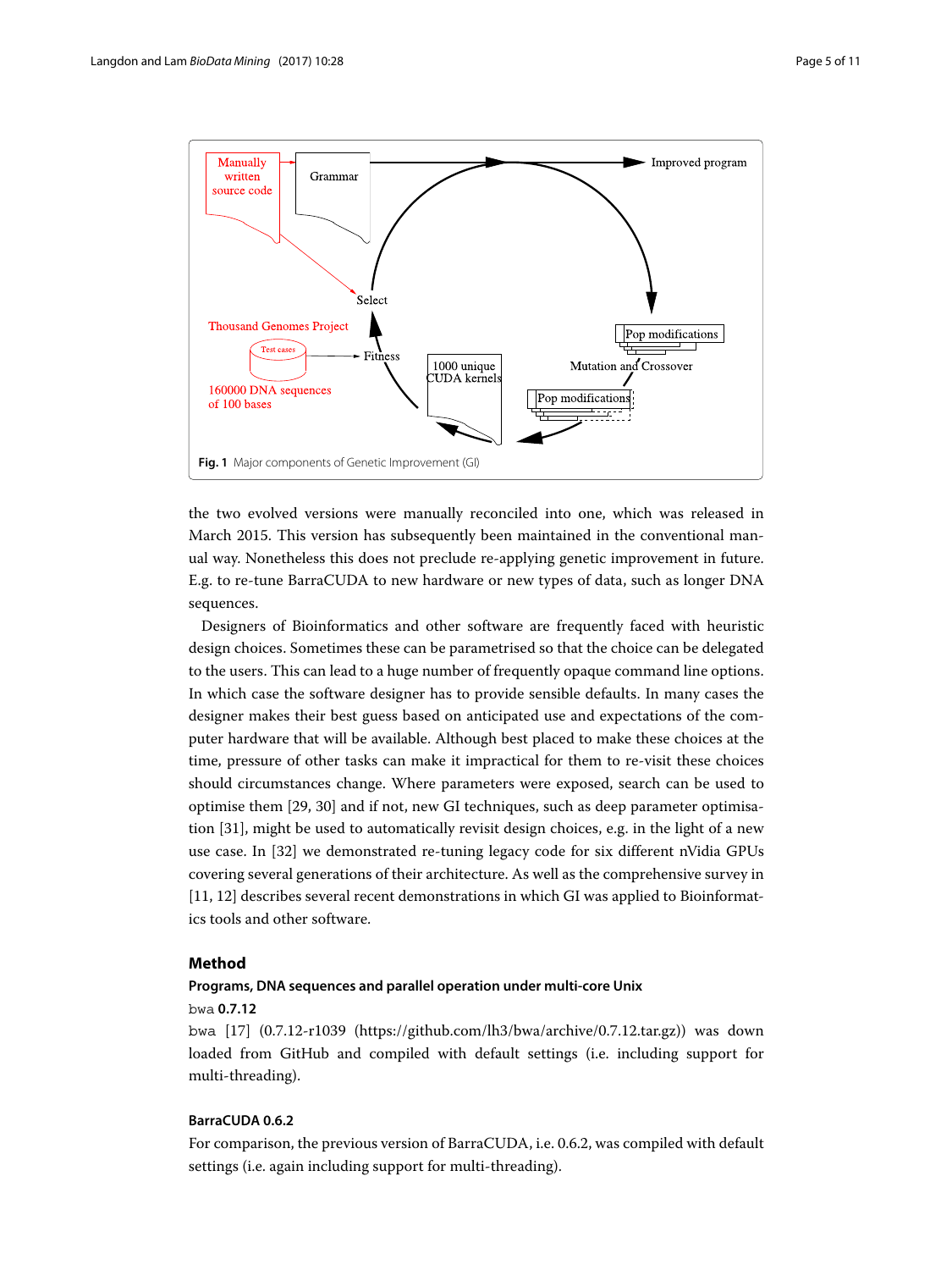## **BarraCUDA 0.7.107**

BarraCUDA (0.7.107), was down loaded from SourceForge [\(http://sourceforge.net/](http://sourceforge.net/projects/seqbarracuda/files/latest/download) [projects/seqbarracuda/files/latest/download\)](http://sourceforge.net/projects/seqbarracuda/files/latest/download). Again it was built with default setting (including support for multi-threading). However a second version was built specifically for the GT 730 which was compiled with -arch 2.1 to support compute level 2.1 (the default is now 3.5 or higher).

## **Reference Genome: UCSC HG19 ucsc.hg19.fasta.gz**

The reference human genome [\[33\]](#page-10-2) was downloaded from the Broad Institute's GATK resource bundle (version 2.8/hg19). It was converted into two indexes. BarraCUDA 0.6.2 converted ucsc.hg19.fasta.gz into an index for itself. Secondly BarraCUDA 0.7.0 converted it into an index for itself and for bwa.

## **36 base pairs: 1000 Genomes project**

<span id="page-5-1"></span>One of The 1000 Genomes Project [\[34\]](#page-10-3)'s normal (i.e. not color space encoded) paired end data with 36 DNA bases per end was chosen at random  $(ERR001270<sup>2</sup>)$ . It contains 14 102 867 sequences. Approximately 5.7% of sequences occur more than once.

#### <span id="page-5-2"></span>**100 base pairs: GCAT Benchmark**

We used BioPlanet.com's GCAT [\[15\]](#page-9-6) 100 bp-pe-small-indel alignment benchmark (gcat\_set\_037, available via [http://www.cs.ucl.ac.uk/staff/W.Langdon/ftp/gp-code/www.](http://www.cs.ucl.ac.uk/staff/W.Langdon/ftp/gp-code/www.bioplanet.com/gcat/gcat_set_037) [bioplanet.com/gcat/gcat\\_set\\_037\)](http://www.cs.ucl.ac.uk/staff/W.Langdon/ftp/gp-code/www.bioplanet.com/gcat/gcat_set_037). It contains 5 972 625 paired end (100 base) sequences. (Less than 0.1% of sequences were repeated.) (We have compared other nextgen tools on GCAT for this journal [\[35\]](#page-10-4).)

**Example 1** *Example bash command line using process substitution, pipes and inputoutput redirection to run two "aln" processes (one per paired end) in parallel with "sampe", thus avoiding use of intermediate disk files.*

```
$exe1 sampe -t 24 $hg19 \
  \langle ($exe1 aln -C 0 $hq19 $seq1) \langle\langle ($exe1 aln -C 1 $hg19 $seq2) $seq1 $seq2 \
> $sam
```
\$exe1, \$hg19, \$seq1, \$seq2 *and* \$sam *are the names of bash environment variables.* \$exe1 *is the program, (i.e.* bwa*, BarraCUDA 0.6.2 or BarraCUDA 0.7.107),* \$hg19 *is the location of the reference genome index,* \$seq1 *and* \$seq2 *are the files holding the pairs of DNA sequences and* \$sam *is the output. See also Fig.* [2](#page-6-0)*.*

## <span id="page-5-0"></span>**Results**

bwa, the original BarraCUDA (i.e. version 0.6.2) and the GI version of BarraCUDA (i.e. 0.7.107) were each run five times on both the fourteen million real world paired end DNA sequences from The 1000 Genomes Project (["36 base pairs: 1000](#page-5-1) [Genomes project"](#page-5-1) section) and the almost six million GCAT paired end DNA sequences (Section '['100 base pairs: GCAT Benchmark"](#page-5-2)). bwa was run on 12 core 2.60 GHz servers (see Table [2\)](#page-6-1) whilst BarraCUDA was run on three GPUs, stretching from £50 low end GT 730 to the top of the range K80 Tesla (see Table [1\)](#page-1-1). The results are summarised in Table [3.](#page-7-0)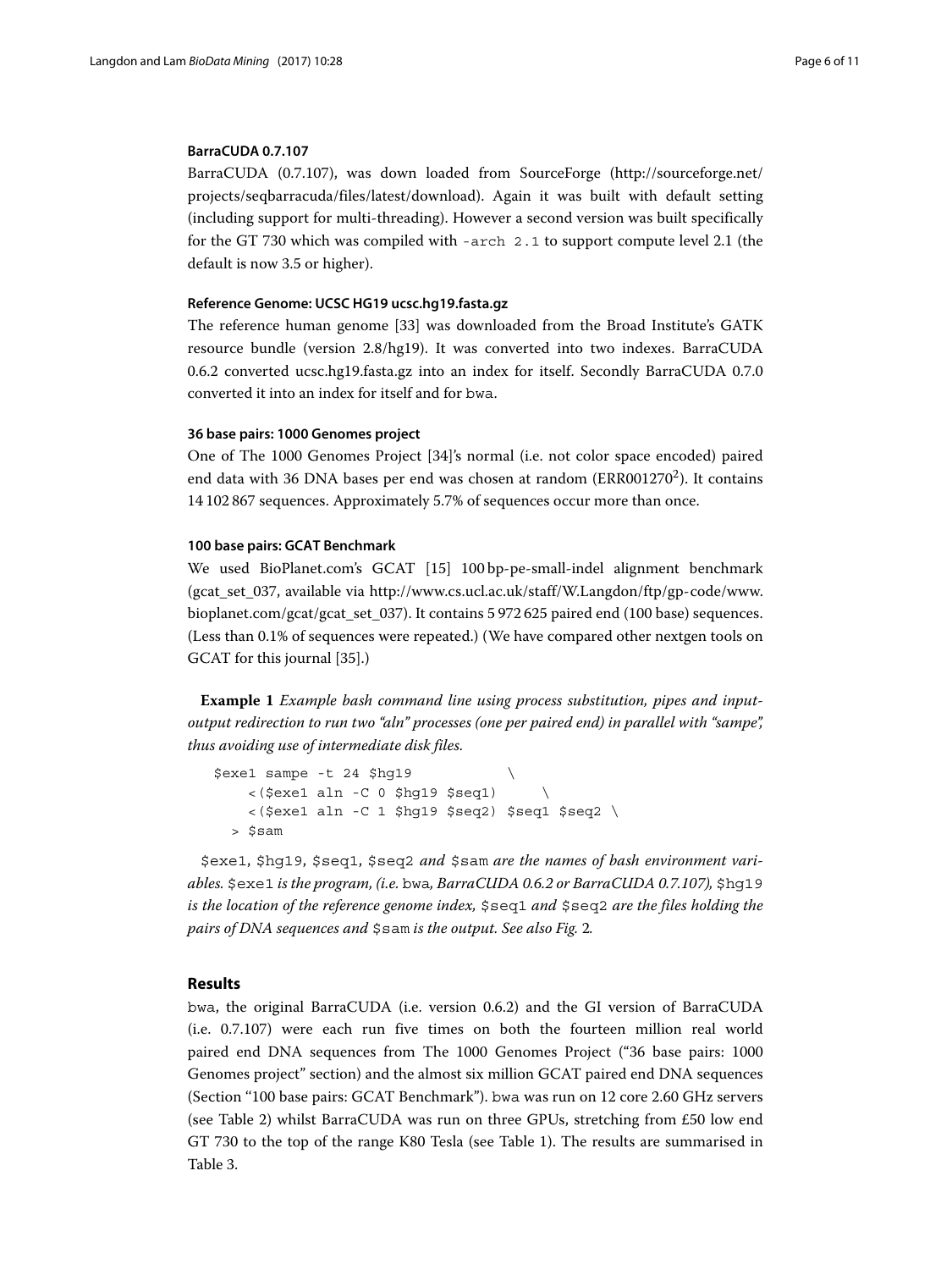

<span id="page-6-0"></span>Apart from the low end GT 730, BarraCUDA is typically between two and ten times faster than bwa on a 12 core compute server. Table [3](#page-7-0) shows the new version of BarraCUDA is up to three times faster than BarraCUDA 0.6.2 on the real world DNA sequences (36 bp) and typically about 10% faster on the longer benchmark strings (100 bp).

bwa "aln" (via pthreads) uses multiple threads. However bwa "sampe" does not support multiple host threads. This may explain why bwa performs relatively badly on the short 36 bp 1000 Genomes Project data.

We have used large real world and benchmark sequences. However both bwa and BarraCUDA are sensitive not only to the length of the DNA sequences but also how noisy they are. Resolving ambiguous matches caused by noise slows them down.

## **Conclusions**

Depending upon examples, even a £50 GPU running BarraCUDA can be faster than bwa on a twelve core 2.60 GHz server. With a top end nVidia Tesla GPU, BarraCUDA can be more than ten times faster than bwa on a 12 core server.

<span id="page-6-1"></span>**Table 2** Computers. The desktop computer houses one GT 730. The servers are part of the Darwin Supercomputer of the University of Cambridge and hold multiple Tesla K20 or K80 GPUs

| Intel x86              | Effective cores | Clock      | Memory   |
|------------------------|-----------------|------------|----------|
| $Core^{TM}$ 2 CPU 6700 |                 | $2.66$ GHz | $4$ GB   |
| Xeon CPU E5-2630 v2    |                 | $2.60$ GHz | 62 GB    |
| Xeon CPU E5-2670 v3    | 24              | $2.30$ GHz | $125$ GB |
|                        |                 |            |          |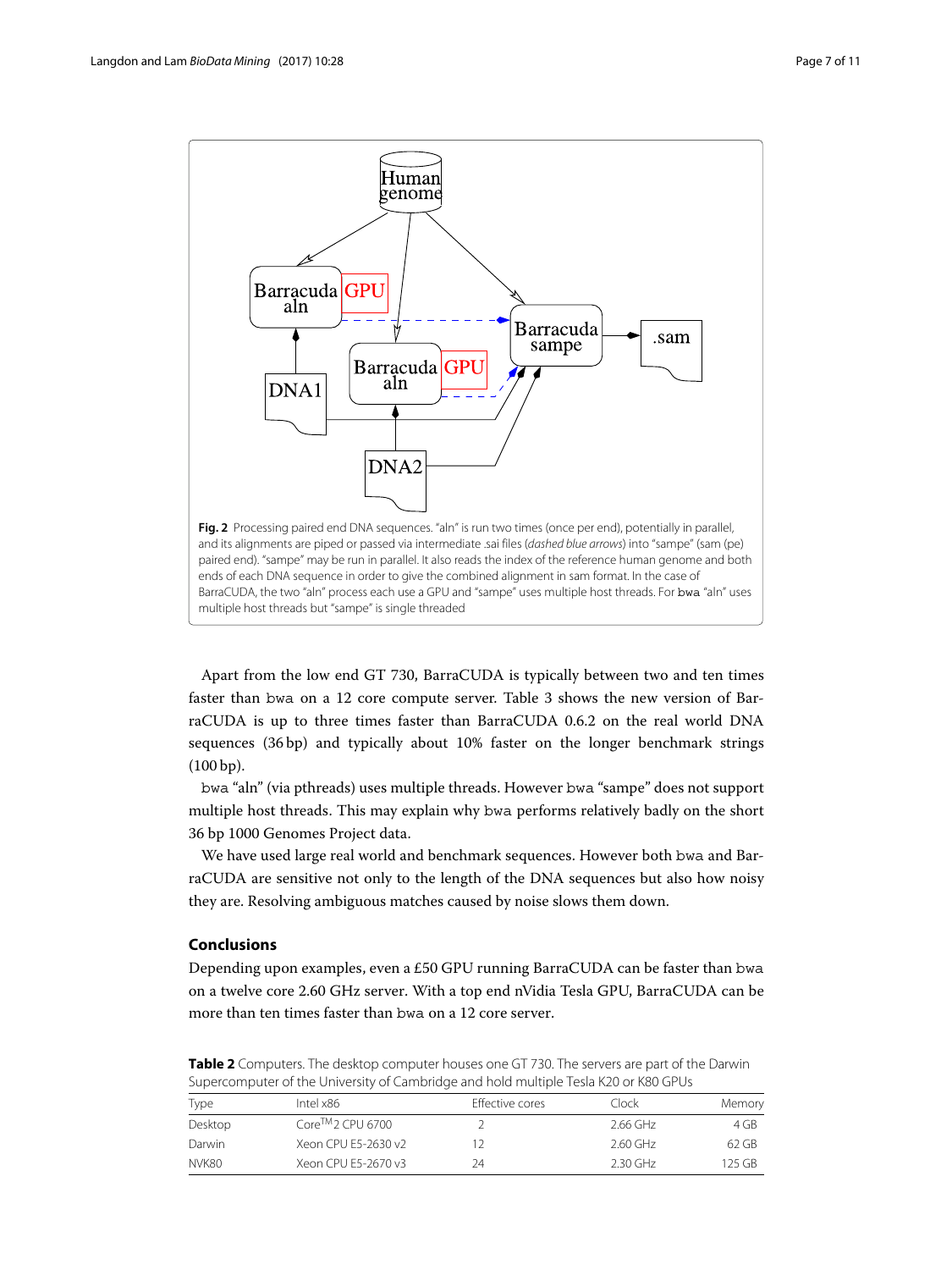<span id="page-7-0"></span>

| 97.49<br>$-0.16$<br>83.17<br>98.43<br>82.05<br>$\frac{8}{10}$<br>98.91<br>83.01<br>Mapped reads<br>Mapped reads<br>Mapped reads<br>Mapped reads<br>GCAT<br>GCAT<br>GCAT<br>GCAT<br>6500 $\pm$ 180 (3.4 $\pm$ 0.13)<br>$(1700 \pm 100 (2.6 \pm 0.02))$<br>$(65.0 \pm 500)$ (10.5 $\pm$ 0.39)<br>$12800 \pm 270$ (2.8 $\pm$ 0.06)<br>$1.09 \pm 0.02$<br>$3.07 \pm 0.11$<br>I<br>Improvement ratio Barracuda 0.7.107 over 0.6.2<br>$\pm$ 110 (2.8 $\pm$ 0.10)<br>$\pm 140(1.9 \pm 0.03)$<br>$12900 \pm 160 (6.8 \pm 0.20)$<br>8800 ± 70 (2.0 ± 0.02)<br>$2.43 \pm 0.06$<br>$1.00 \pm 0.02$<br>5300<br>8700<br>I<br>1860±4 (0.4 ± 0.002)<br>$2100 \pm 14(0.5 \pm 0.004)$<br>3270 ± 2 (1.7 ± 0.05)<br>7600 ± 6 (4.0 ± 0.11)<br>±0.003<br>$\pm 0.01$<br>232<br>Ê<br>$05 + 0061$<br>4500 ± 20<br>I<br>I<br>36 bp<br>36 bp<br>36 bp<br>100 bp<br>00 bp<br>00 bp<br>36 bp<br>00 <sub>bp</sub><br>0.7.107<br>0.7.107<br>0.6.2<br>0.6.2<br>bwa<br>bwa | Prog | length | 12 core server <sup>a</sup> | 730b<br>.<br>G | $2 \times K20$ | 80 | Accuracy % |
|--------------------------------------------------------------------------------------------------------------------------------------------------------------------------------------------------------------------------------------------------------------------------------------------------------------------------------------------------------------------------------------------------------------------------------------------------------------------------------------------------------------------------------------------------------------------------------------------------------------------------------------------------------------------------------------------------------------------------------------------------------------------------------------------------------------------------------------------------------------------------------------------------------------------------------------------|------|--------|-----------------------------|----------------|----------------|----|------------|
|                                                                                                                                                                                                                                                                                                                                                                                                                                                                                                                                                                                                                                                                                                                                                                                                                                                                                                                                            |      |        |                             |                |                |    |            |
|                                                                                                                                                                                                                                                                                                                                                                                                                                                                                                                                                                                                                                                                                                                                                                                                                                                                                                                                            |      |        |                             |                |                |    |            |
|                                                                                                                                                                                                                                                                                                                                                                                                                                                                                                                                                                                                                                                                                                                                                                                                                                                                                                                                            |      |        |                             |                |                |    |            |
|                                                                                                                                                                                                                                                                                                                                                                                                                                                                                                                                                                                                                                                                                                                                                                                                                                                                                                                                            |      |        |                             |                |                |    |            |
|                                                                                                                                                                                                                                                                                                                                                                                                                                                                                                                                                                                                                                                                                                                                                                                                                                                                                                                                            |      |        |                             |                |                |    |            |
|                                                                                                                                                                                                                                                                                                                                                                                                                                                                                                                                                                                                                                                                                                                                                                                                                                                                                                                                            |      |        |                             |                |                |    |            |
|                                                                                                                                                                                                                                                                                                                                                                                                                                                                                                                                                                                                                                                                                                                                                                                                                                                                                                                                            |      |        |                             |                |                |    |            |
|                                                                                                                                                                                                                                                                                                                                                                                                                                                                                                                                                                                                                                                                                                                                                                                                                                                                                                                                            |      |        |                             |                |                |    |            |
|                                                                                                                                                                                                                                                                                                                                                                                                                                                                                                                                                                                                                                                                                                                                                                                                                                                                                                                                            |      |        |                             |                |                |    |            |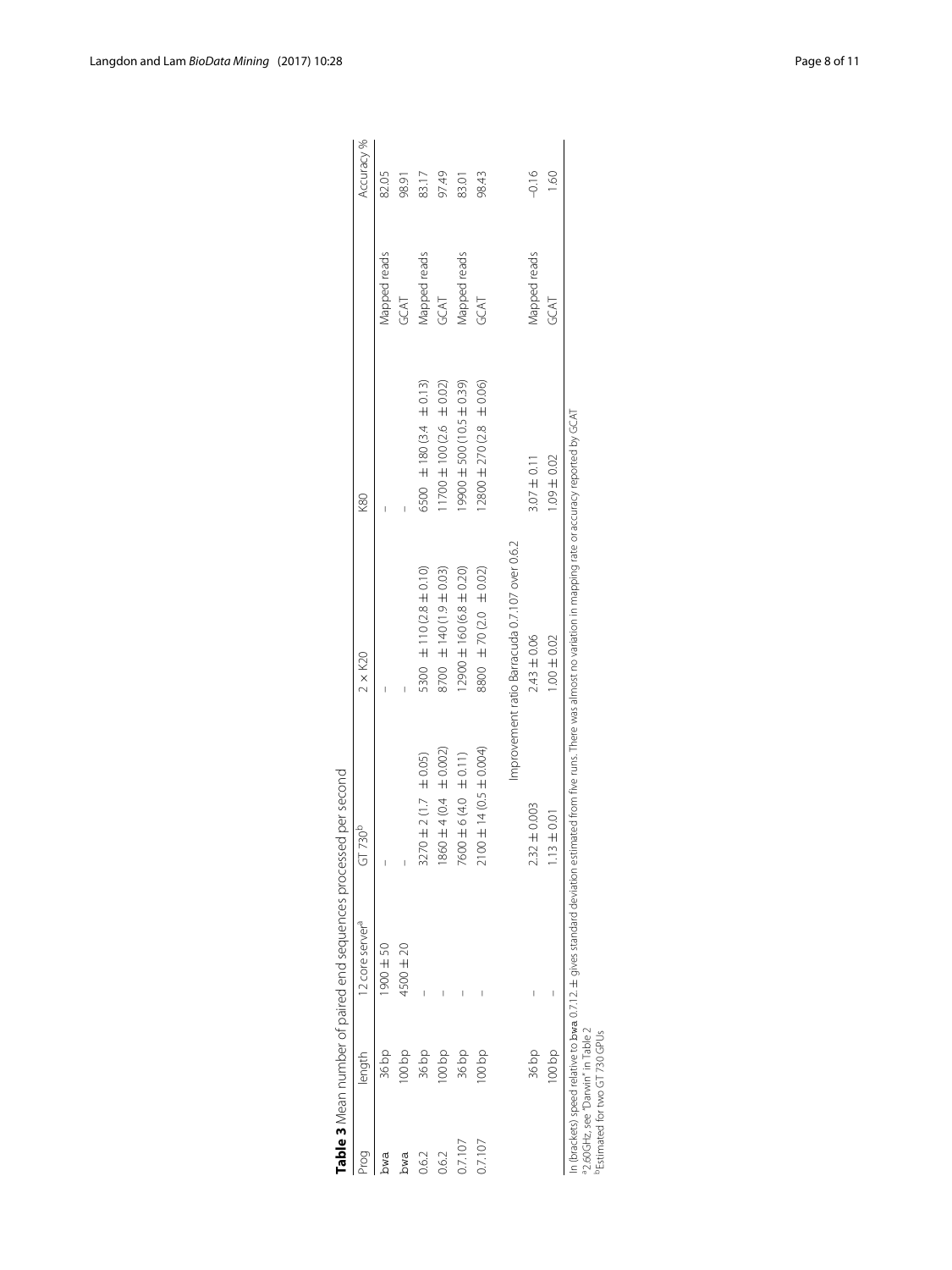## **Endnotes**

<sup>1</sup> Arioc's index considerably exceeds current GPU memories and care must be taken to try and limit the volume of re-loaded data.

<sup>2</sup> ERR001270 is available from The 1000 Genome Project's FTP site. Additionally a copy can be down loaded from [http://www.cs.ucl.ac.uk/staff/W.Langdon/ftp/gp-code/](http://www.cs.ucl.ac.uk/staff/W.Langdon/ftp/gp-code/barracuda_0.7.105/1000) [barracuda\\_0.7.105/1000.](http://www.cs.ucl.ac.uk/staff/W.Langdon/ftp/gp-code/barracuda_0.7.105/1000)

#### **Abbreviations**

aln: Alignment process used by both bwa and BarraCUDA; bp: Base pair; BWA: Burrows-Wheeler algorithm; BarraCUDA: A parallel computer program which uses nVidia GPUs for aligning DNA particularly sequences produced by short next generation DNA scanners against a reference genome, particularly the human genome; bwa: A program for aligning DNA particularly sequences produced by short next generation DNA scanners against a reference genome, particularly the human genome; C: A computer programming language; C++: An object orientated computer programming language based on C; CUDA: Computer uniform device architecture. A set of software tools to enable programs (particularly non-gaming software) to run on nVidia GPUs; GATK: The Genome analysis toolkit suite of computer software written by the Broad Institute; GB: Gigabyte 1 073 741 824 bytes; GCAT: A DNA alignment benchmark; GHz: Gigahertz, 10<sup>9</sup> clock ticks per second; GI: genetic improvement of software; GPU: Graphics processing unit; GPGPU: General purpose computing on GPUs; GT 730: A domestic gaming GPU designed by nVidia; indel: A DNA mutation which inserts or deletes DNA bases, so changing the length of the DNA sequence; K20, K80: Types of computational accelerators designed by nVidia based on their parallel graphics cards (GPUs); nextgen: Next generation (see NGS); NGS: Next generation DNA sequence; SAM: Sequence alignment/map computer file format; sampe: A software process which resolves pairs of paired end DNA alignments produced by earlier "aln" processes and converts them into SAM text file format

#### **Acknowledgments**

I am grateful for the assistance of the reviewers, Gareth Highnam of bioplanet.com, Filippo Spiga, Stuart Rankin, Timothy Lanfear, Neil Daeche, Dave Twisleton, John Andrews, Tristan Clark and Justyna Petke. K20 tesla donated by nVidia [\(http://www.nvidia.com\)](http://www.nvidia.com). K80 runs used the Darwin Supercomputer of the University of Cambridge High Performance Computing Service [\(http://www.hpc.cam.ac.uk/\)](http://www.hpc.cam.ac.uk/).

#### **Funding**

This work was funded by the EPSRC (grant EP/M025853/1). The authors are wholly responsible for all aspects of the study and the manuscript.

#### **Availability of data and materials**

Please contact author for data requests.

#### **Authors' contributions**

The authors contributed equally. Both authors read and approved the final manuscript.

#### **Ethics approval and consent to participate**

Not applicable.

#### **Consent for publication**

Not applicable.

#### **Competing interests**

The authors declare that they have no competing interests.

#### **Publisher's Note**

Springer Nature remains neutral with regard to jurisdictional claims in published maps and institutional affiliations.

#### **Author details**

<sup>1</sup> Department of Computer Science, University College London, Gower Street, London WC1E 6BT, UK. <sup>2</sup>University of Cambridge Metabolic Research Laboratories, Addenbrooke's Hospital, Cambridge, UK.

#### Received: 14 May 2017 Accepted: 24 July 2017 Published online: 02 August 2017

#### **References**

- <span id="page-8-0"></span>1. Owens JD, Houston M, Luebke D, Green S, Stone JE, Phillips JC. GPU Computing. Proc IEEE. 2008;96(5):879–99. [http://dx.doi.org/doi:10.1109/JPROC.2008.917757.](http://dx.doi.org/doi:10.1109/JPROC.2008.917757) Invited paper.
- <span id="page-8-1"></span>2. Klus P, Lam S, Lyberg D, Cheung MS, Pullan G, McFarlane I, Yeo GSH, Lam BYH. BarraCUDA - a fast short read sequence aligner using graphics processing units. BMC Res Notes. 2012;5(27):. [http://dx.doi.org/doi:10.1186/1756-](http://dx.doi.org/doi:10.1186/1756-0500-5-27) [0500-5-27.](http://dx.doi.org/doi:10.1186/1756-0500-5-27)
- <span id="page-8-2"></span>3. Langdon WB, Lam BYH, Petke J, Harman M. Improving CUDA DNA Analysis Software with Genetic Programming In: Silva S, Esparcia-Alcazar AI, Lopez-Ibanez M, Mostaghim S, Timmis J, Zarges C, Correia L, Soule T, Giacobini M, Urbanowicz R, Akimoto Y, Glasmachers T, Fernandez de Vega F, Hoover A, Larranaga P, Soto M, Cotta C, Pereira FB, Handl J, Koutnik J, Gaspar-Cunha A, Trautmann H, Mouret JB, Risi S, Costa E, Schuetze O, Krawiec K, Moraglio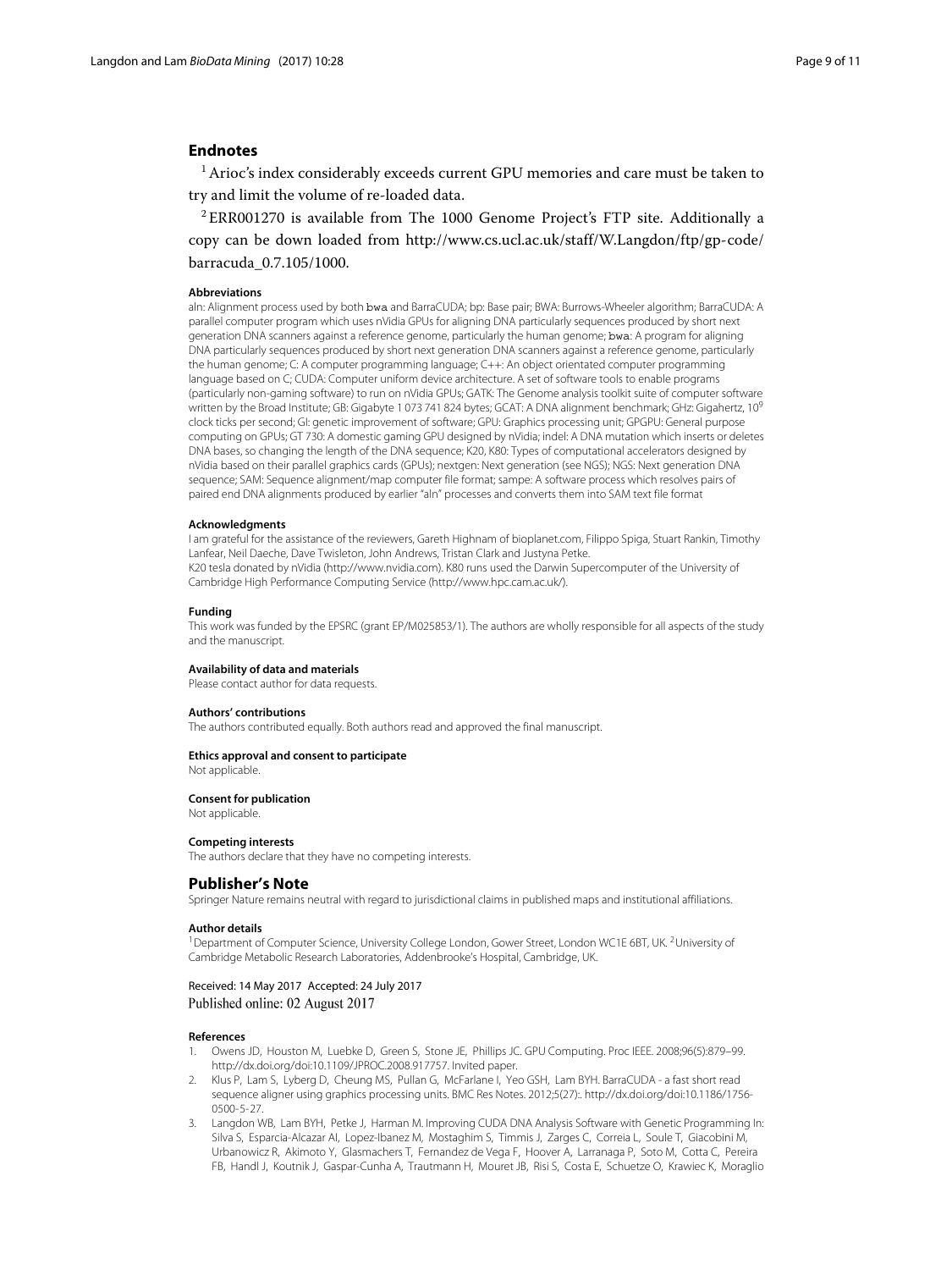A, Miller JF, Widera P, Cagnoni S, Merelo J, Hart E, Trujillo L, Kessentini M, Ochoa G, Chicano F, Doerr C, editors. GECCO '15: Proceedings of the 2015 Annual Conference on Genetic and Evolutionary Computation. Madrid: ACM; 2015. p. 1063–70. [http://dx.doi.org/doi:10.1145/2739480.2754652.](http://dx.doi.org/doi:10.1145/2739480.2754652)

- <span id="page-9-0"></span>4. Koza JR. Genetic Programming: On the Programming of Computers by Natural Selection: MIT press; 1992.
- <span id="page-9-1"></span>5. Poli R, Langdon WB, McPhee NF. A field guide to genetic programming; 2008. Published via<http://lulu.com> and freely available at [http://www.gp-field-guide.org.uk.](http://www.gp-field-guide.org.uk) (With contributions by J. R. Koza).
- <span id="page-9-2"></span>6. Langdon WB, Harman M. Optimising Existing Software with Genetic Programming. IEEE Trans Evol Comput. 2015;19:118–35. [http://dx.doi.org/doi:10.1109/TEVC.2013.2281544.](http://dx.doi.org/doi:10.1109/TEVC.2013.2281544)
- 7. Petke J, Harman M, Langdon WB, Weimer W. Specialising Software for Different Downstream Applications Using Genetic Improvement and Code Transplantation. IEEE Trans Softw Eng. [http://dx.doi.org/doi:10.1109/TEVC.2017.](http://dx.doi.org/doi:10.1109/TEVC.2017.2693219) [2693219.](http://dx.doi.org/doi:10.1109/TEVC.2017.2693219)
- 8. Langdon WB. Genetic Improvement of Programs In: Matousek R, editor. 18th International Conference on Soft Computing, MENDEL 2012. 2nd edition. Brno, Czech Republic: Brno University of Technology; 2012. [http://www.cs.](http://www.cs.ucl.ac.uk/staff/W.Langdon/ftp/papers/Langdon_2012_mendel.pdf) [ucl.ac.uk/staff/W.Langdon/ftp/papers/Langdon\\_2012\\_mendel.pdf.](http://www.cs.ucl.ac.uk/staff/W.Langdon/ftp/papers/Langdon_2012_mendel.pdf) Invited keynote.
- 9. Jia Y, Harman M, Langdon WB, Marginean A. Grow and Serve: Growing Django Citation Services Using SBSE In: Yoo S, Minku L, editors. SSBSE 2015 Challenge Track, Volume 9275 of LNCS. Bergamo; 2015. p. 269–75. [http://dx.doi.org/](http://dx.doi.org/doi:10.1007/978-3-319-22183-0_22) [doi:10.1007/978-3-319-22183-0\\_22.](http://dx.doi.org/doi:10.1007/978-3-319-22183-0_22)
- 10. Langdon WB. Genetically Improved Software In: Gandomi AH, Alavi AH, Ryan C, editors. Handbook of Genetic Programming Applications. Springer; 2015. p. 181–220. [http://dx.doi.org/doi:10.1007/978-3-319-20883-1\\_8.](http://dx.doi.org/doi:10.1007/978-3-319-20883-1_8)
- <span id="page-9-23"></span>11. Langdon WB, Lam BYH, Modat M, Petke J, Harman M. Genetic Improvement of GPU Software. Genet Program Evolvable Mach. 2017;18:5–44. [http://dx.doi.org/doi:10.1007/s10710-016-9273-9.](http://dx.doi.org/doi:10.1007/s10710-016-9273-9)
- <span id="page-9-3"></span>12. Petke J, Haraldsson SO, Harman M, Langdon WB, White DR, Woodward JR. Genetic Improvement of Software: a Comprehensive Survey. EEE Trans Evol Comput. [http://dx.doi.org/doi:10.1109/TEVC.2017.2693219.](http://dx.doi.org/doi:10.1109/TEVC.2017.2693219) in press.
- <span id="page-9-4"></span>13. Langdon WB, Vilella A, Lam BYH, Petke J, Harman M. Benchmarking Genetically Improved BarraCUDA on Epigenetic Methylation NGS datasets and nVidia GPUs In: Petke J, Weimer W, White DR, editors. Genetic Improvement 2016 Workshop. Denver: ACM; 2016. p. 1131–32. [http://dx.doi.org/doi:10.1145/2908961.2931687.](http://dx.doi.org/doi:10.1145/2908961.2931687)
- <span id="page-9-5"></span>14. Langdon WB. Mycoplasma Contamination in The 1000 Genomes Project. BioData Min. 2014; 7(3). [http://dx.doi.org/](http://dx.doi.org/doi:10.1186/1756-0381-7-3) [doi:10.1186/1756-0381-7-3.](http://dx.doi.org/doi:10.1186/1756-0381-7-3)
- <span id="page-9-6"></span>15. Highnam G, Wang JJ, Kusler D, Zook J, Vijayan V, Leibovich N, Mittelman D. An analytical framework for optimizing variant discovery from personal genomes. Nat Commun. 2015; 6(6275). [http://dx.doi.org/doi:10.1038/ncomms7275.](http://dx.doi.org/doi:10.1038/ncomms7275)
- <span id="page-9-7"></span>16. Langmead B, Salzberg SL. Fast gapped-read alignment with Bowtie 2. Nat Methods. 2012;9(4):357–9. [http://dx.doi.](http://dx.doi.org/doi:10.1038/nmeth.1923) [org/doi:10.1038/nmeth.1923.](http://dx.doi.org/doi:10.1038/nmeth.1923)
- <span id="page-9-8"></span>17. Li H, Durbin R. Fast and accurate long-read alignment with Burrows-Wheeler transform. Bioinformatics. 2010;26(5): 589–95. [http://dx.doi.org/doi:10.1093/bioinformatics/btp698.](http://dx.doi.org/doi:10.1093/bioinformatics/btp698)
- <span id="page-9-9"></span>18. Lenis J, Senar MA. Euro-Par 2016: Parallel Processing Workshops, Volume 10104 of Lecture Notes in Computer Science In: Desprez F, Dutot PF, Kaklamanis C, Marchal L, Molitorisz K, Ricci L, Scarano V, Vega-Rodríguez MA, Varbanescu AL, Hunold S, Scott SL, Lankes S, Weidendorfer J, editors. Grenoble: Springer; 2016. p. 492–503. [http://](http://dx.doi.org/doi:10.1007/978-3-319-58943-5_40) [dx.doi.org/doi:10.1007/978-3-319-58943-5\\_40.](http://dx.doi.org/doi:10.1007/978-3-319-58943-5_40) Revised Selected Papers, published 2017.
- <span id="page-9-10"></span>19. Marco-Sola S, Sammeth M, Guigo R, Ribeca P. The GEM mapper: fast, accurate and versatile alignment by filtration. Nat Methods. 2012;9(12):1185–8. [http://dx.doi.org/doi:10.1038/nmeth.2221.](http://dx.doi.org/doi:10.1038/nmeth.2221)
- <span id="page-9-11"></span>20. Zaharia M, Bolosky WJ, Curtis K, Fox A, Patterson DA, Shenker S, Stoica I, Karp RM, Sittler T. Faster and More Accurate Sequence Alignment with SNAP. 2011. [https://arxiv.org/abs/1111.5572v1.](https://arxiv.org/abs/1111.5572v1)
- <span id="page-9-12"></span>21. Luo R, Cheung J, Wu E, Wang H, Chan SH, Law WC, He G, Yu C, Liu CM, Zhou D, Li Y, Li R, Wang J, Zhu X, Peng S, Lam TW. MICA: A fast short-read aligner that takes full advantage of Many Integrated Core Architecture (MIC). BMC Bioinforma. 2015;16(Supplement 7):S10. [http://dx.doi.org/doi:10.1186/1471-2105-16-S7-S10.](http://dx.doi.org/doi:10.1186/1471-2105-16-S7-S10) Selected articles from The 11th Annual Biotechnology and Bioinformatics Symposium (BIOT-2014): Bioinformatics.
- <span id="page-9-13"></span>22. Luo R, Wong T, Zhu J, Liu CM, Zhu X, Wu E, Lee LK, Lin H, Zhu W, Cheung DW, Ting HF, Yiu SM, Peng S, Yu C, Li Y, Li R, Lam TW. SOAP3-dp: Fast, Accurate and Sensitive GPU-Based Short Read Aligner. PLoS ONE. 2013;8(5):e65632. [http://dx.doi.org/doi:10.1371/journal.pone.0065632.](http://dx.doi.org/doi:10.1371/journal.pone.0065632)
- <span id="page-9-14"></span>23. Liu CM, Wong T, Wu E, Luo R, Yiu SM, Li Y, Wang B, Yu C, Chu X, Zhao K, Li R, Lam TW. SOAP3: ultra-fast GPU-based parallel alignment tool for short reads. Bioinformatics. 2012;28(6):878–9. [http://dx.doi.org/doi:10.1093/](http://dx.doi.org/doi:10.1093/bioinformatics/bts061) [bioinformatics/bts061.](http://dx.doi.org/doi:10.1093/bioinformatics/bts061)
- <span id="page-9-15"></span>24. NVIDIA GeForce GTX 680, The fastest, most efficient GPU ever built. Tech. Rep. V1.0, nVidia. 2012. [http://la.nvidia.](http://la.nvidia.com/content/PDF/product-specifications/GeForce_GTX_680_Whitepaper_FINAL.pdf) [com/content/PDF/product-specifications/GeForce\\_GTX\\_680\\_Whitepaper\\_FINAL.pdf.](http://la.nvidia.com/content/PDF/product-specifications/GeForce_GTX_680_Whitepaper_FINAL.pdf) Technology Overview. Accessed 18 June 2017.
- <span id="page-9-16"></span>25. Mu JC, Jiang H, Kiani A, Mohiyuddin M, Asadi NB, Wong WH. Fast and accurate read alignment for resequencing. Bioinformatics. 2012;28(18):2366–73. [http://dx.doi.org/10.1093/bioinformatics/bts450.](http://dx.doi.org/10.1093/bioinformatics/bts450)
- <span id="page-9-17"></span>26. Liu Y, Schmidt B. Long read alignment based on maximal exact match seeds. Bioinformatics. 2012;28(18):i318–24. [http://dx.doi.org/doi:10.1093/bioinformatics/bts414.](http://dx.doi.org/doi:10.1093/bioinformatics/bts414) ECCB 2012.
- <span id="page-9-18"></span>27. Wilton R, Budavari T, Langmead B, Wheelan SJ, Salzberg SL, Szalay AS. Arioc: high-throughput read alignment with GPU-accelerated exploration of the seed-and-extend search space. PeerJ. 2015;3:e808. [http://dx.doi.org/doi:10.](http://dx.doi.org/doi:10.7717/peerj.808) [7717/peerj.808.](http://dx.doi.org/doi:10.7717/peerj.808)
- <span id="page-9-19"></span>28. Langdon WB, Harman M. Grow and Graft a better CUDA pknotsRG for RNA pseudoknot free energy calculation In: Langdon WB, Petke J, White DR, editors. Genetic Improvement 2015 Workshop. Madrid: ACM; 2015. p. 805–10. [http://dx.doi.org/doi:10.1145/2739482.2768418.](http://dx.doi.org/doi:10.1145/2739482.2768418)
- <span id="page-9-20"></span>29. Williams KP, Williams SA. Genetic compilers: A new technique for automatic parallelisation. L'Alpe d'Hoez; 1996. p. 27–30. [http://citeseerx.ist.psu.edu/viewdoc/summary?doi=10.1.1.49.3499.](http://citeseerx.ist.psu.edu/viewdoc/summary?doi=10.1.1.49.3499)
- <span id="page-9-21"></span>30. Hoos HH. Programming by optimization. Commun ACM. 2012;55(2):70–80. [http://dx.doi.org/doi:10.1145/2739480.](http://dx.doi.org/doi:10.1145/2739480.2754648) [2754648.](http://dx.doi.org/doi:10.1145/2739480.2754648)
- <span id="page-9-22"></span>31. Wu F, Weimer W, Harman M, Jia Y, Krinke J. Deep Parameter Optimisation In: Silva S, Esparcia-Alcazar AI, Lopez-Ibanez M, Mostaghim S, Timmis J, Zarges C, Correia L, Soule T, Giacobini M, Urbanowicz R, Akimoto Y,